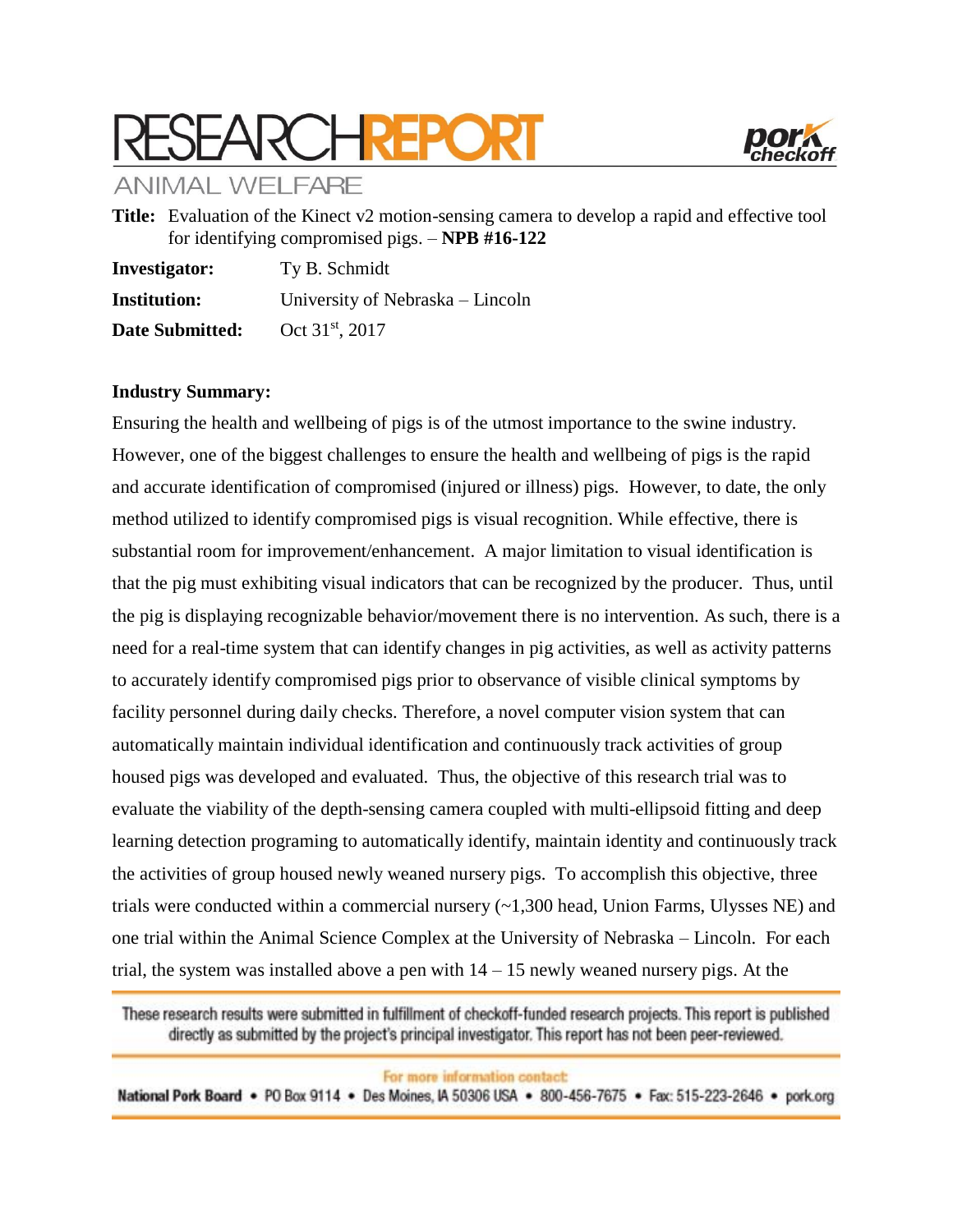conclusion of each trial, captured data was analyzed to evaluate the system's ability to identify, maintain identity, and track the activities/activity patterns of activity of the nursery pigs. Evaluation of 1,020 randomly selected data points indicated an 99.8% accuracy rate for correctly identifying pigs' location within the pen, body orientation and identity of the pig when standing/walking. Orientation/identity accuracy was reduced to 92.5% when pigs were lying. Classification accuracy for activities was 99.1, 93.6, 97.3, and 80.0% for lying, standing/walking, at the feeder and at the waterer, respectively. The accuracy of the system provides the ability to accurately track the activities of group housed nursery pigs and evaluate changes in these activities over time. Utilizing data, we were able to evaluate the time spent associated with each activity. Activity data generated from the trial conducted at the Animal Science Complex indicated that during the first 15 d of the nursery phase, pigs spent 78.3% of time lying, 17.5% of time standing/walking, 6.5% of time at the feeder, and 0.6% of time at the waterer. The average time associated with each activity also changed over time. On the first day of the nursery phase, pigs spent 72% of the time lying. By day 15, time lying had increased to 81%. On average, pigs traveled 11.3 miles (59,893 feet) during the first 15 days of the nursery turn. The average daily distance traveled was 3,989 ft / day; ranging from 2,874 to 4,718 ft./day. As the time pigs spent in the nursery phase, the distance traveled each day decreased. During the first 5 days, the average distance traveled was 0.90 miles (4744 ft). During the last five days (days  $11 - 15$ ), the average distance traveled was 0.67 miles (3526 ft). In addition, the system is capable of functioning in the unique environmental conditions of a commercial nursery facility. Across the trials conducted, the system continuously collected data for 60 days within a nursery facility with no technical failures. Overall, the results of this study indicate that the system (depth-sensing camera coupled with multi-ellipsoid fitting and deep learning detection programing) is capable of accurately for identify individual pigs, maintain identity of these pigs within a nursery pen. The system is also capable of accurately tracking the activities of multiple pigs over an extended period of time within the environmental conditions of commercial nursery facility.

### **Keywords:**

Real-Time Tracking, Computer Vision, Depth-Sensing, Pig Daily Activity, Nursery Phase.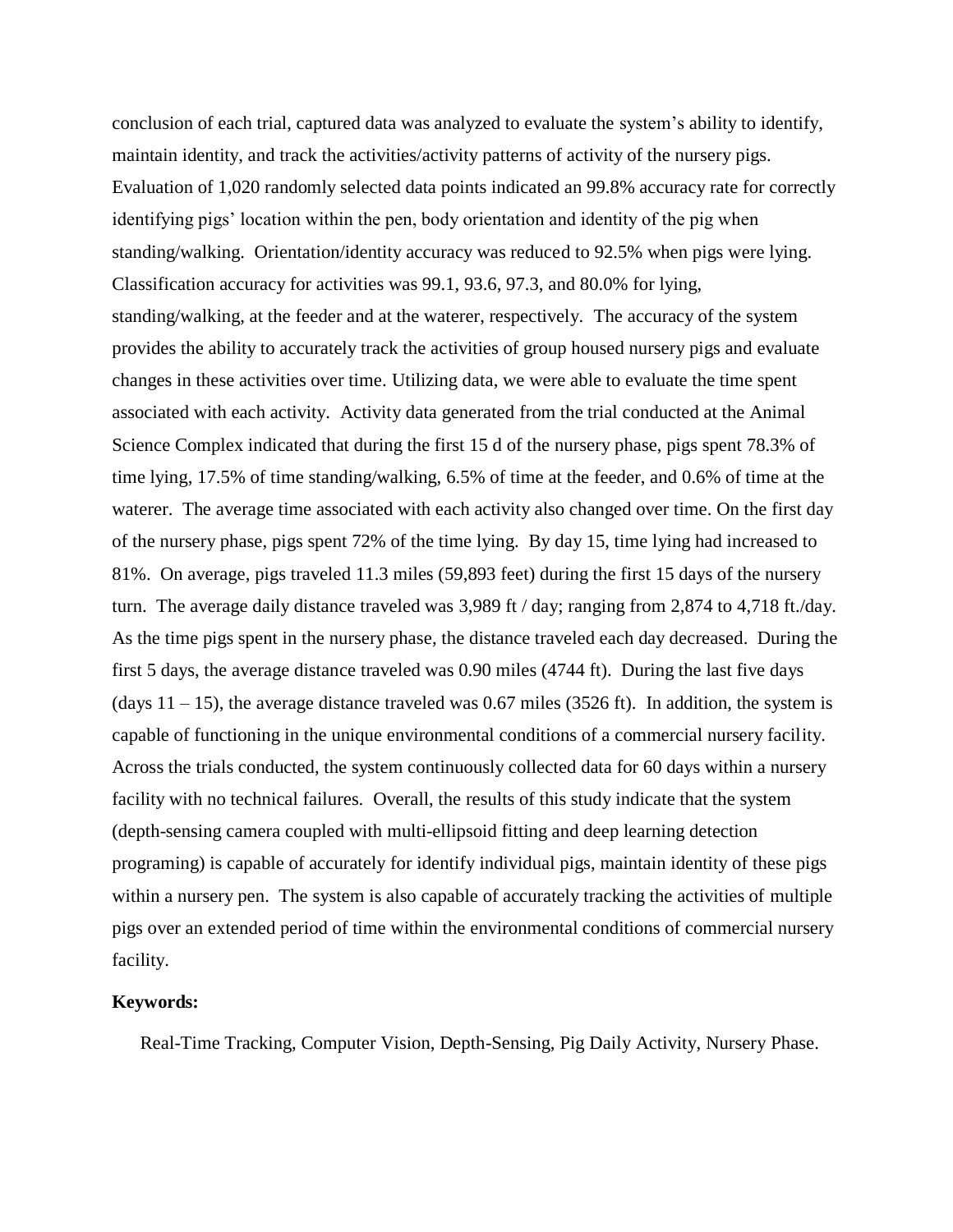#### **Scientific Abstract:**

Ensuring the health and wellbeing of pigs is of the utmost importance to the swine industry. As such, there is a need for a real-time system that can identify changes in pig activities, as well as activity patterns to accurately identify compromised pigs prior to observance of visible clinical symptoms by facility personnel during daily checks. Therefore, a novel computer vision system (depth-sensing camera coupled with multi-ellipsoid fitting and deep learning detection) which automatically identifies, maintains identity and continuously tracks the activities of group housed pigs was evaluated. Within a commercial nursery, the system was installed over a single pen with 15 newly weaned pigs (24 d of age) and continuously collected data upon introduction of pigs for a period of 4 d. Within the Animal Science Complex at the University of Nebraska – Lincoln (UNL), 28 newly weaned pigs (21 d of age) were stratified by gender/litter and randomly assigned to one of two mixed gender pens. The system was installed over each pen and continuously collected data for 15 d. Evaluation of 1,020 randomly selected frames indicated an 99.8% accuracy rate for correctly identifying pigs' location, body orientation and identity when classified by the system as standing/walking. When classified as lying, orientation/identity accuracy was reduced to 92.5%. Classification accuracy for activities was 99.1, 93.6, 97.3, and 80.0% for lying, standing/walking, at the feeder and at the waterer, respectively. Activity data generated from the UNL trial indicated that during the first 15 d of the nursery phase, the average time spent 78.3, 17.5, 6.5, and 0.6% of time lying, standing/walking, at the feeder, or at the waterer, respectively. Average daily distance traveled was 1,213.6 m (range: 876 - 1,438 m). Results indicated that time associated with each activity changed over time ( $P \le 0.001$ ). On d 15, time lying and time at the feeder were greater ( $P$  $\leq 0.001$ ) than d 1 (8.0 and 6.0%, respectively). Time standing/walking and time at the waterer were less on d 15, when compared to d 1 (9.6 and 0.7%, respectively). Gender had no effect (*P*  $\geq$ 0.25) on time lying, walking, at the feeder, or total distance traveled. Gilts spent less ( $P =$ 0.007) time standing and more ( $P = 0.03$ ) time at the waterer than barrows. Results suggest that the novel computer vision system has the capability and sensitivity to accurately identify, maintain identification, and track the activities of group housed nursery pigs.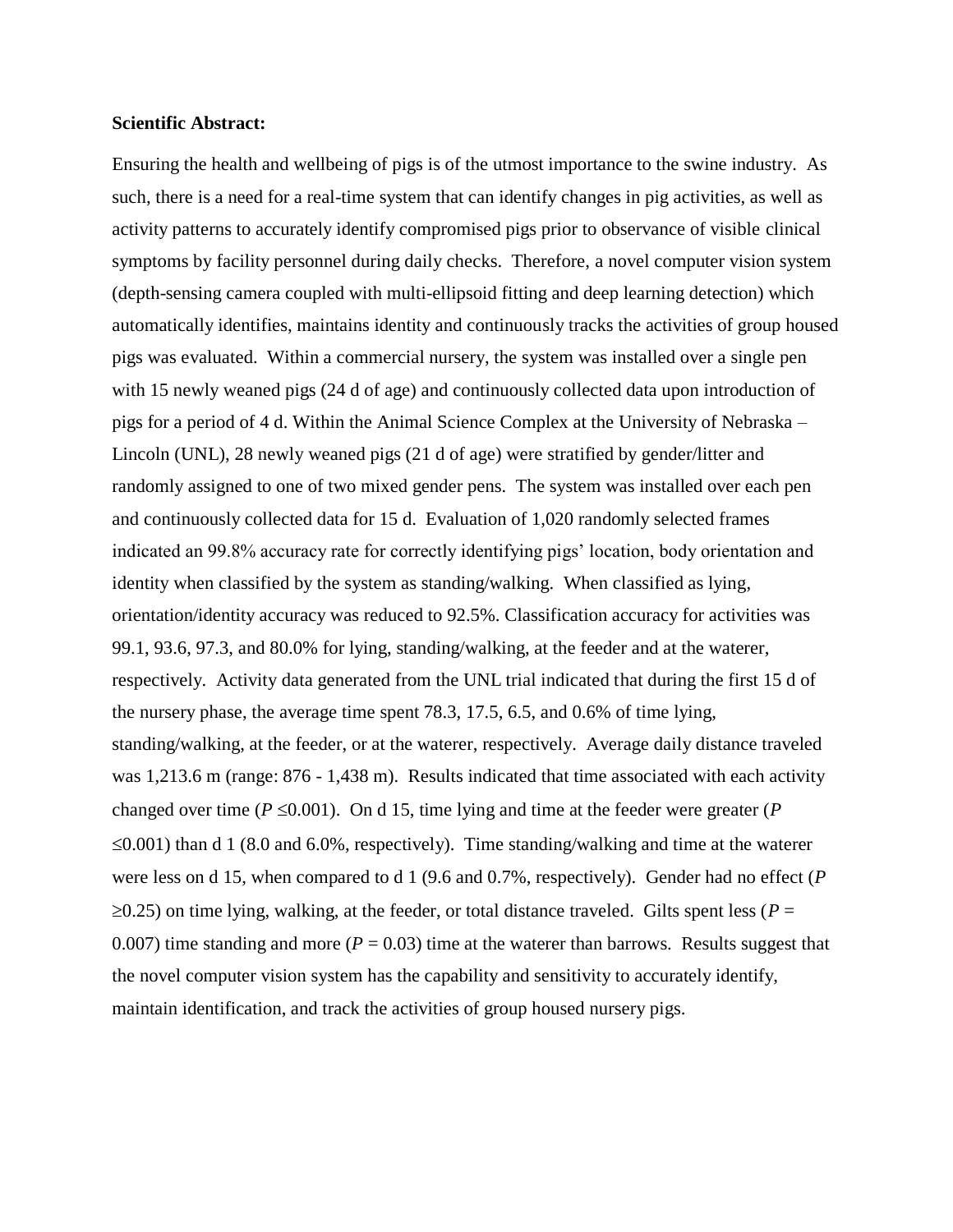#### **Introduction:**

Ensuring the wellbeing and growth-rate efficiency of livestock is a fundamental challenge facing the agriculture industry, particularly as increasing demand for products and small profit margins force operations to scale up. To date, the only method used by producers to analyze animal health and well-being is traditional manual observation. Because this method requires the animals to display obvious signs of injury, illness, stress, or inefficiency, there is substantial room for improvement and enhancement, especially in how quickly compromised/injured animals are identified and treated. In modern swine facilities that house several thousand pigs, it is a daunting task to ensure that each pig is visually inspected even so much as once each day. Thus, intervention is often delayed until recognizable symptoms are presented.

Enhancing both the speed and accuracy of the identification process presents a significant step toward improving the overall wellbeing and efficiency of pigs through preventative treatment options and enhanced management practices. Treatment of morbid pigs prior to systemic infection could drastically improve effectiveness of therapeutic treatment, management of injured pigs, reduce or potentially eliminate the need for low dose antibiotics, reduce disease load of the herd, and provide insight to potential pathogen outbreaks. Rapid identification of injured pigs could allow producers to identify and address issues before the injury becomes detrimental to the pig's wellbeing by preventing further tissue damage. In addition, a system with the capabilities to monitor aggressive pigs that are inflicting tail or ear biting (or are territorial to feed and water access) could be a significant tool for implementing management practices to reduce the impact on pen mates and to isolate the culprit.

A 1% change in mortality rates in swine wean to finish systems has a production cost associated with it of \$0.42 per head. On a national level, that 1% change equates to over \$47 million per year. For systems that must market pigs on a fixed timeline, a delay in identifying an issue that slows pig growth even by as little as one pound per pig takes 82.9 million pounds of pork out of the system and reduces potential income of US swine farmers by \$67.2 million. Timely and accurate intervention is easily a multi-million-dollar solution.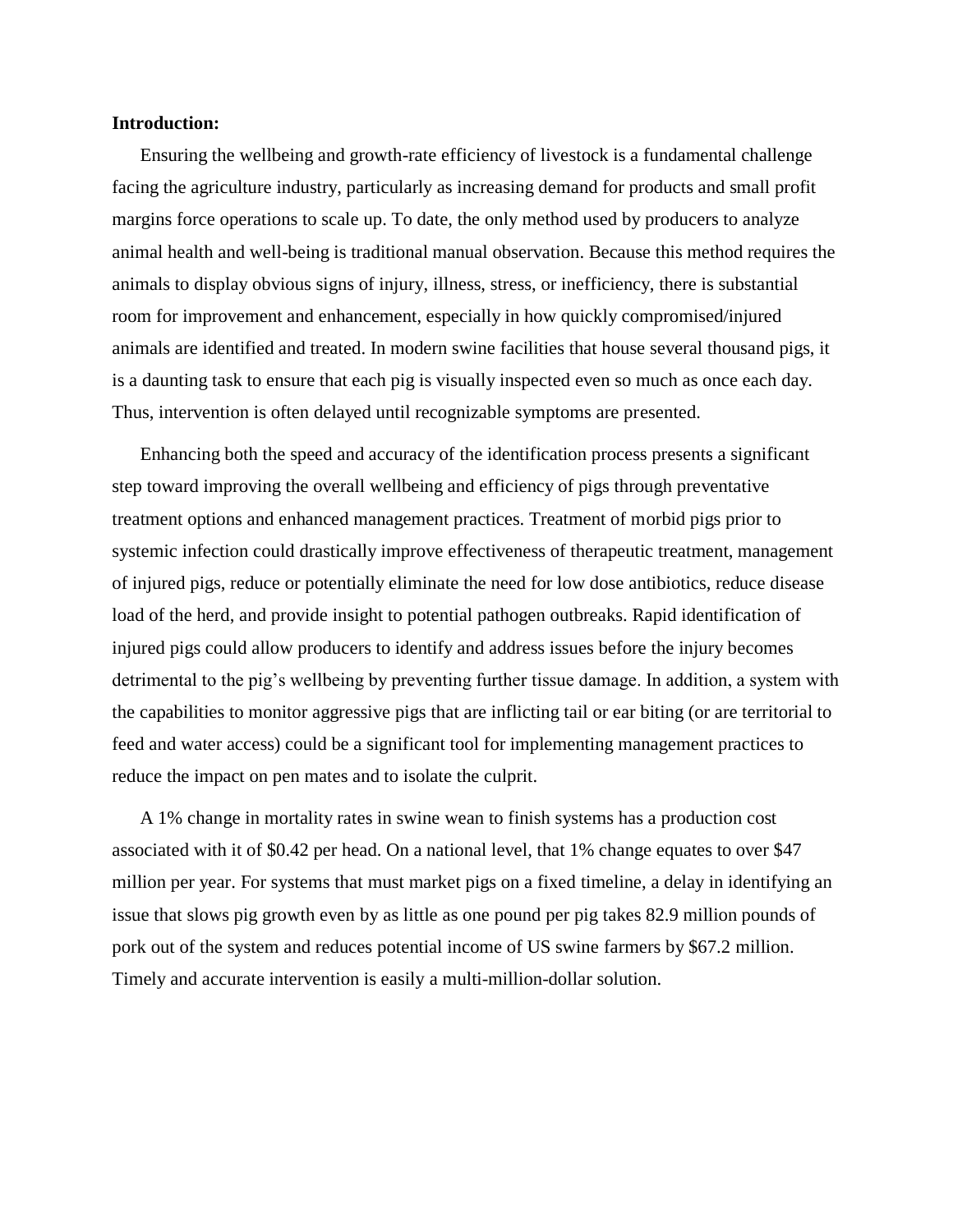## **Objective:**

Within a commercial nursery facility, conduct a twopart experiment to evaluate the Kinect v2's ability to maintain identification, track movement, and delineate normal behavior of pigs.

## **Materials and Methods:**

To evaluate the ability of the system [high definition



depth-sensing camera (Kinect v2 camera,



*Image 1: Kinect v2 mounted to the ceiling looking down on the pen*

Microsoft<sup>®</sup>) and a mini CPU (NUC, Intel®)], two separate studies were conducted. The first study was conducted at a commercial nursery facility (Union

Farms) in Ulysses, NE. The second study was conducted within the Animal Science Complex at the University of Nebraska – Lincoln (UNL).

Within the commercial nursery facility, the system was installed and evaluated during three nursery turns. Objective was to collected video data for a period of 24, 48, and 72 hours, respectively. Twenty-four hours prior to the start of each turn, the system was installed above a single pen (figure 1) and programed to start the capture of video images upon placement of the pigs within the assigned pen.

At the time of arrival, 15 newly weaned pigs (single gender) were randomly selected and assigned to the pen. Prior to placement into the pen, body weight, heart girth, flank girth, and body length were recorded and each pig was provided an individual identification marker. To maintain identification, three systems were evaluated; paint-brands, livestock spray paint bar pattern, and visual ear tags (figure 2). Following placement, the system began the collection of continuous collection of video images. At the conclusion of each nursery turn, body weight and body measurements were collected and video data downloaded for analysis.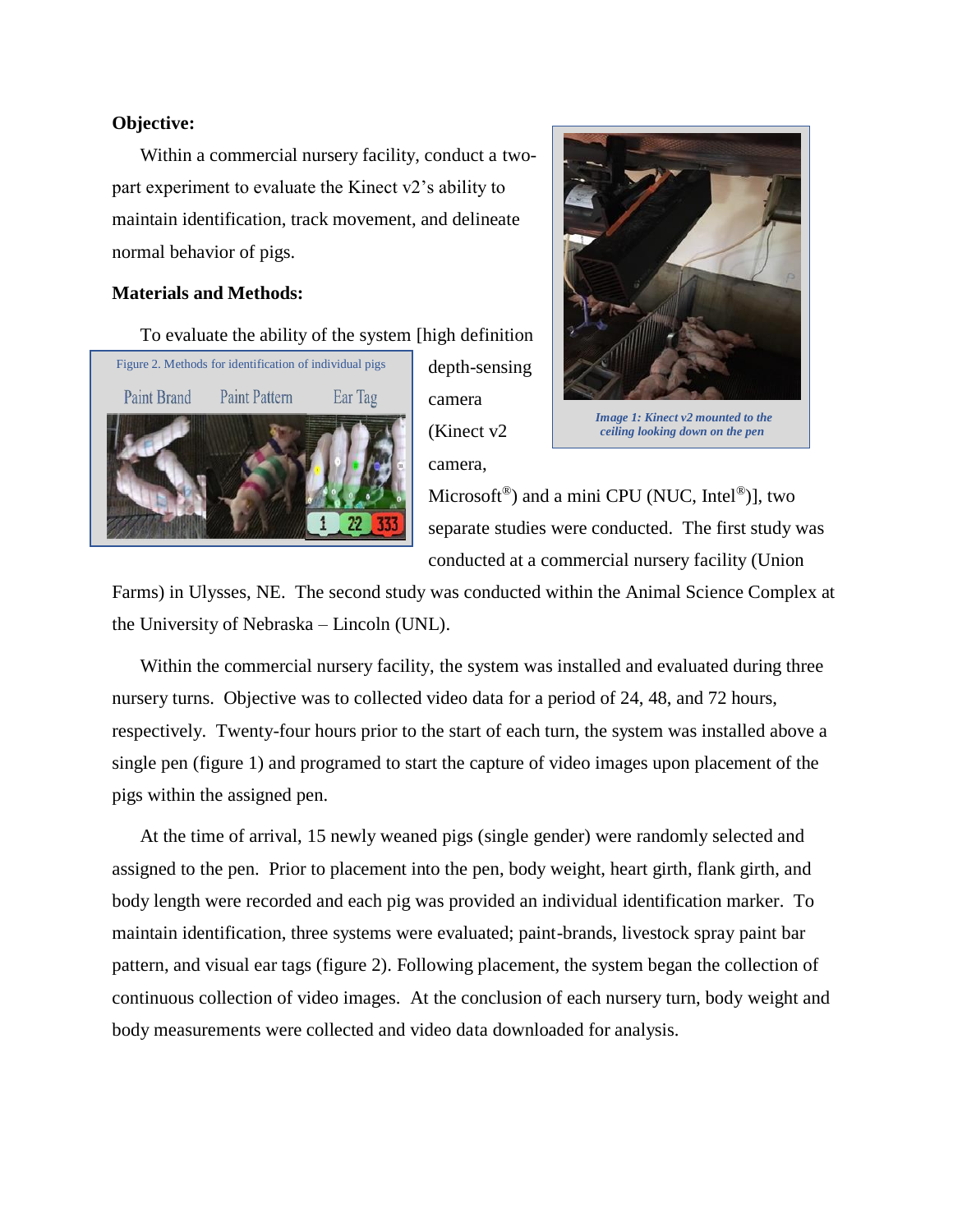A similar protocol with some modifications was utilized for the nursery trial conducted at the University of Nebraska – Lincoln's Animal Science complex. Utilizing 28 newly weaned mixed gender nursery pigs and were stratified



by body weight, liter, and gender and randomly assigned to two nursery pens (pen 1 and pen 3; figure 3). Visual ear tags were utilized for maintaining identification and video data were

collected for 56 continuous days. Body weight and body measurements were recorded on days, 1, 3, 10, 16, 23, 30, 37, 44, and 56. On day 28, seven randomly selected pigs from pen 1 were moved to pen 2 and seven pigs from pen 3 were moved to pen 4 to ensure adequate pen space/pig.



For collection of data, two independent systems were installed in the nursery. Each system was situated above the respective pens to allow for collection of data from both pens. Days 1 thru 27, systems were angled to collect data from a single pen (1 and 3, figure 4). On day 28, angle of cameras was adjusted to capture data from both pens (1/2 and 3/4, figure 4). On day 14, 28, 32, and 56, hard drives were downloaded and analyzed.

### **Results:**

*Duration of data capture (Objective 1):* Electrical issues related to the nursery facility prematurely terminated the capture of data for the first and second turn. Five hours after the start of the first nursery turn, lightning struck the barn, disrupting power and shutting the system down. During the second turn, powered was disrupted due to a blown fuse, shutting down the system after 22 hours. From the first two turns, a total of 27.3 hours of video was captured and analyzed. While both turns were prematurely terminated due to electrical issues associated with the nursery facility, data generated allowed for enhancement of the system and creation of a preliminary tracking system. Identification using both paint brands and stripped paint patterns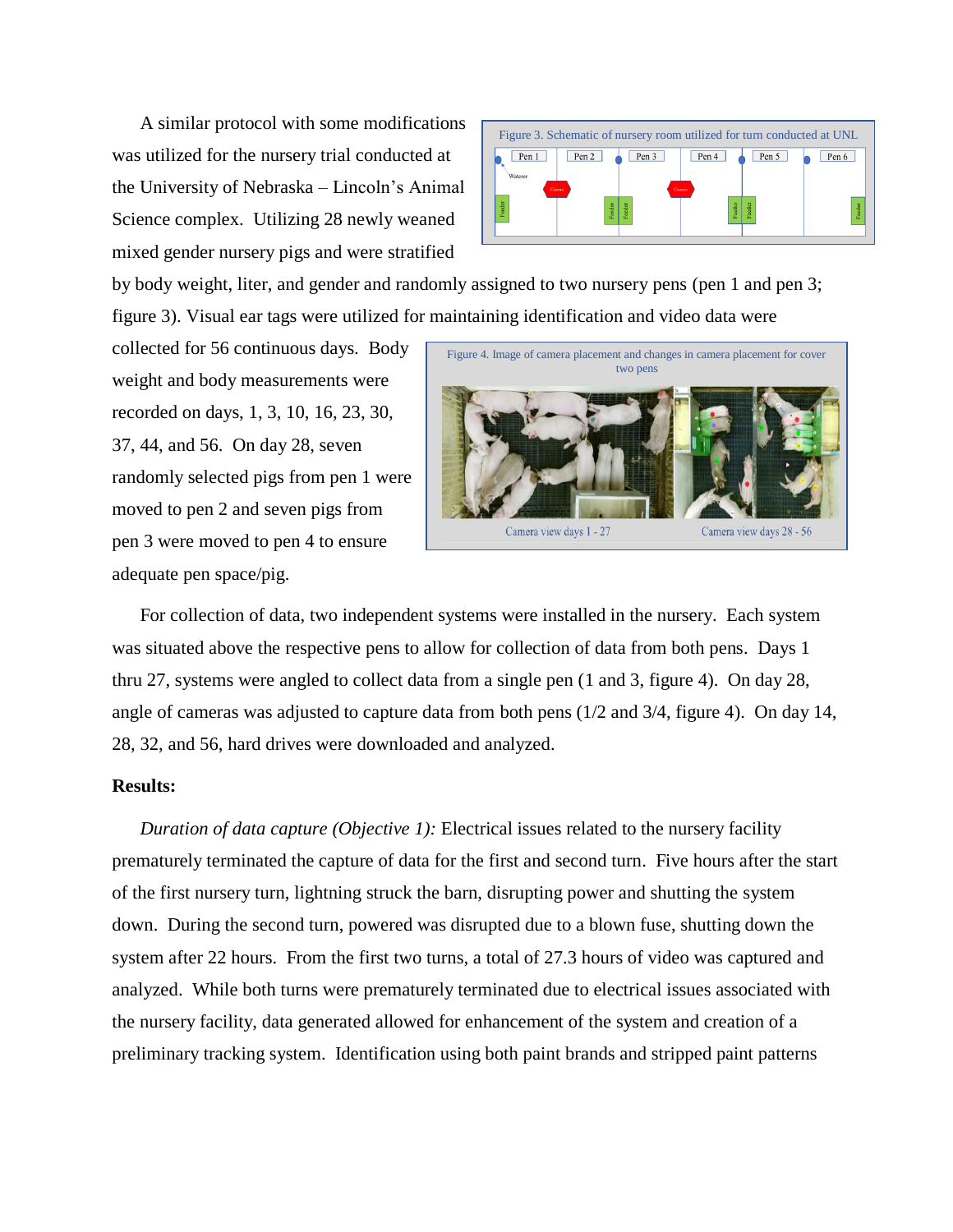were determined to be ineffective at maintaining identity. Furthermore, a significant amount of hard drive storage space was occupied by frames collected during times of inactivity.

Utilizing results of the first two turns, modifications were made to rate of frame capture (adaptive-frame rate capture program created), identification of individual pigs (visual ear tags), and use of independent back-up power source. Based upon results of modifications to the system, the goal for the third turn was to continuously capture data for the entire nursery turn (56 days). Modifications significantly improved the capabilities of the system and a total of 4 days (132 hours) of video was captured. Similar to the first two turns, electrical issues associated with the nursery facility prematurely terminated the capture of data (failure of the electrical outlet). While the 4 days was significantly less than anticipated, this was almost one-fold greater than proposed for objective 1.

*Duration of data capture (Objective 2):* Shifting the trial to the Animal Science Complex at the University of Nebraska – Lincoln drastically improved the ability to capture data for objective 2. The data was captured for the entire 56 days (1,344 hours) of the nursery phase with no interruption. With no complications associated with capture of data, pigs and systems were moved to the grower pens and data was captured for an additional 80 days.

*Creation of tracking methodology*: Uutilizing the data from the three nursery turns, a tracking method was created utilizing output of the depth-sensing camera to track multiple pigs simultaneously in a group housed environment. Figure 5., illustrates the flow of data through the various stages of processing. The user is required to annotate the pen only once assuming the

camera does not move with respect to the pen environment (figure 6). Before tracking begins, the position of the pigs is also initialized by the user.



The process begins

with an adaptive frame capture method designed to minimize the amount of data necessary to perform multi-object tracking. Then, using a set of one-time initializations from the user, a series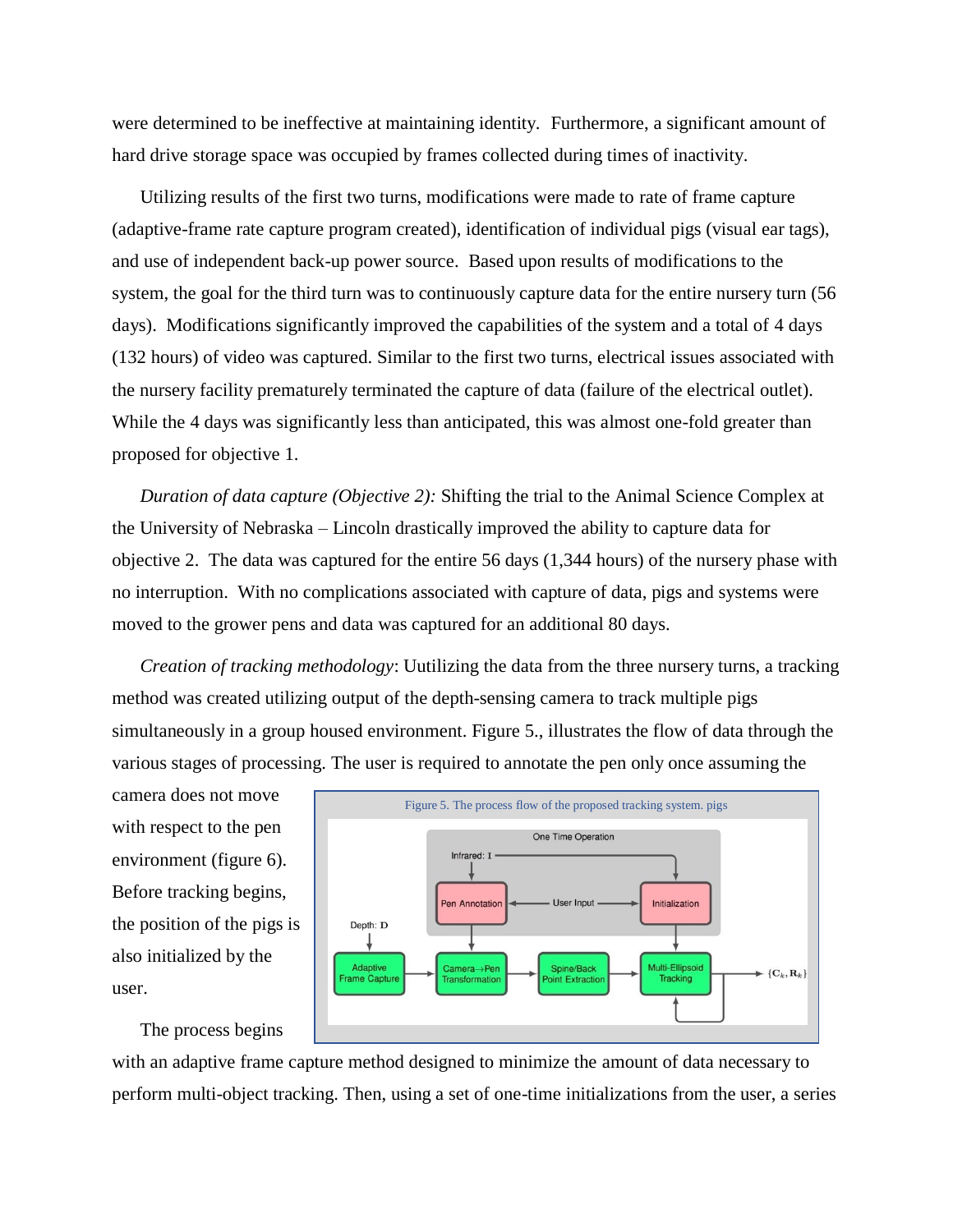of operations are performed on the depth data to achieve the position Ck and orientation Rk of each pig k in the pen

The process of movement and activity tracking can be divided into the following five stages:

- 1. Adaptive rate capture of depth images
- 2. One-time pen annotation
- 3. Spine/back point extraction
- 4. Multi-ellipsoid expectation maximization
- 5. Motion filtering using adaptive exponential smoothing

During times of inactivity, the positions of targets remains constant and processing new frames wastes computational resources. Therefore, an adaptive-rate frame capture method was developed to reduce the computational workload without sacrificing target tracking

Figure 6. User selected regions corresponding to the pen floor (red boundary), the feeder (green boundary, and waterer \*cyan boundary)



accuracy. This method effectively senses movement in the environment and reacts by capturing new data. After data has been captured, the user performs a one-time pen annotation by selecting the pen boundaries, feeder, and waterer. The process, illustrated in figure 6, is critical for separating the foreground points belonging to pigs from background points in the scene. It is also used to establish the height of the pigs, and their movements; both of which are necessary for tracking activities. After applying the manual annotation, 3D foreground isolation is used to remove all points that belong to the static environment. Because the camera is only capable of capturing a one-sided depth map of each pig, tracking operates by fitting an ellipsoid to the viewable surface of the pigs; here, their spine/back surface. Given a collection of spine/back points, an ellipsoid tracker is used to maintain the position and orientation of each pig. It operates by enforcing shape consistency between frames while allowing small movements. For each frame captured, the ellipsoid tracker adjusts the position of an ellipsoid to each new set of spine/back points. The operation is similar in nature to the k-means algorithm and generally falls into the category of hard expectation maximization (EM). In the context of EM, the proposed method alternates between an expectation step when assigning maximum-likelihood (minimum distance) clusters to points via a metric enforcing ellipsoidal shape, and a maximization step when recalculating parameters of the clusters. Finally, adaptive exponential smoothing is used to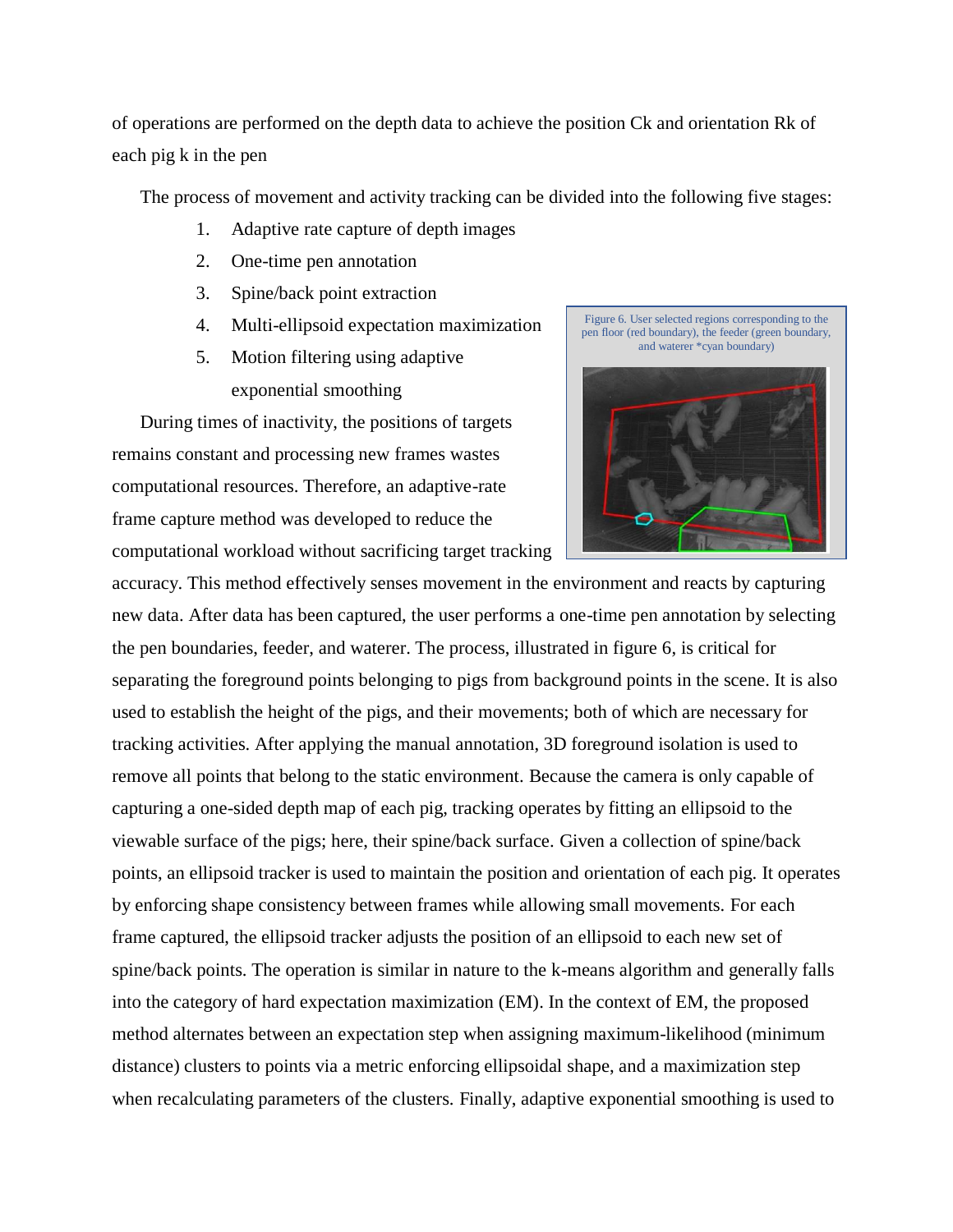filter the motion of each target, where the movement of occluded pigs restricted to prevent unwanted drifting.

To evaluate the proposed multi-object tracker, a continuous sequence of 2,100,000 frames was captured over a 5- day period at Union Farms in Ulysses, Nebraska. Color, infrared, and depth frames were captured using a downward-facing Microsoft Kinect v2 camera mounted 2.1 meters above a 1.5 x 2.5 meter pen that contained 15 pigs. It is worth noting that, despite the harsh

environmental conditions of the commercial swine facility, the system ran continuously without interruption during the entire duration of the trial. Whereas multi-object trackers are typically evaluated using bounding box overlaps with manually annotated frames, this approach is unsuitable for evaluating the performance of the



proposed 3D tracker. This is because tracking results largely adhere to a binary state: either perfect overlap or a well-defined tracking error. In addition, bounding box overlap metrics do not consider the orientation of the targets, which is important for identifying the activities of pigs. Instead, evaluation is performed by initializing the positions of all 15 pigs at a starting frame and letting the tracker proceed until an error is observed. A total of 30 starting points were randomly chosen from the dataset, and the positions of the pigs was initialized manually as shown in Figure 7. It should be noted that frames where one or more pigs is mostly occluded were not used for initialization. This is because manual selection cannot be reliably performed by the user if the pigs are not sufficiently visible in the image. Three distinct types of tracking errors were observed during the trails: orientation flips, lost tracks, and label swaps. During an orientation flip, the head moves to the position of the tail and vice versa. The second type of error is a lost track, where the centroid of the ellipsoid moves far enough away from the intended cluster of points that there is no longer any overlap. Finally, the third type of error, referred to as swap labels, is when the ellipsoids from more than one pig are shuffled and no longer match their original targets. During label swaps, each pig has an ellipsoid tracking its movements, but two or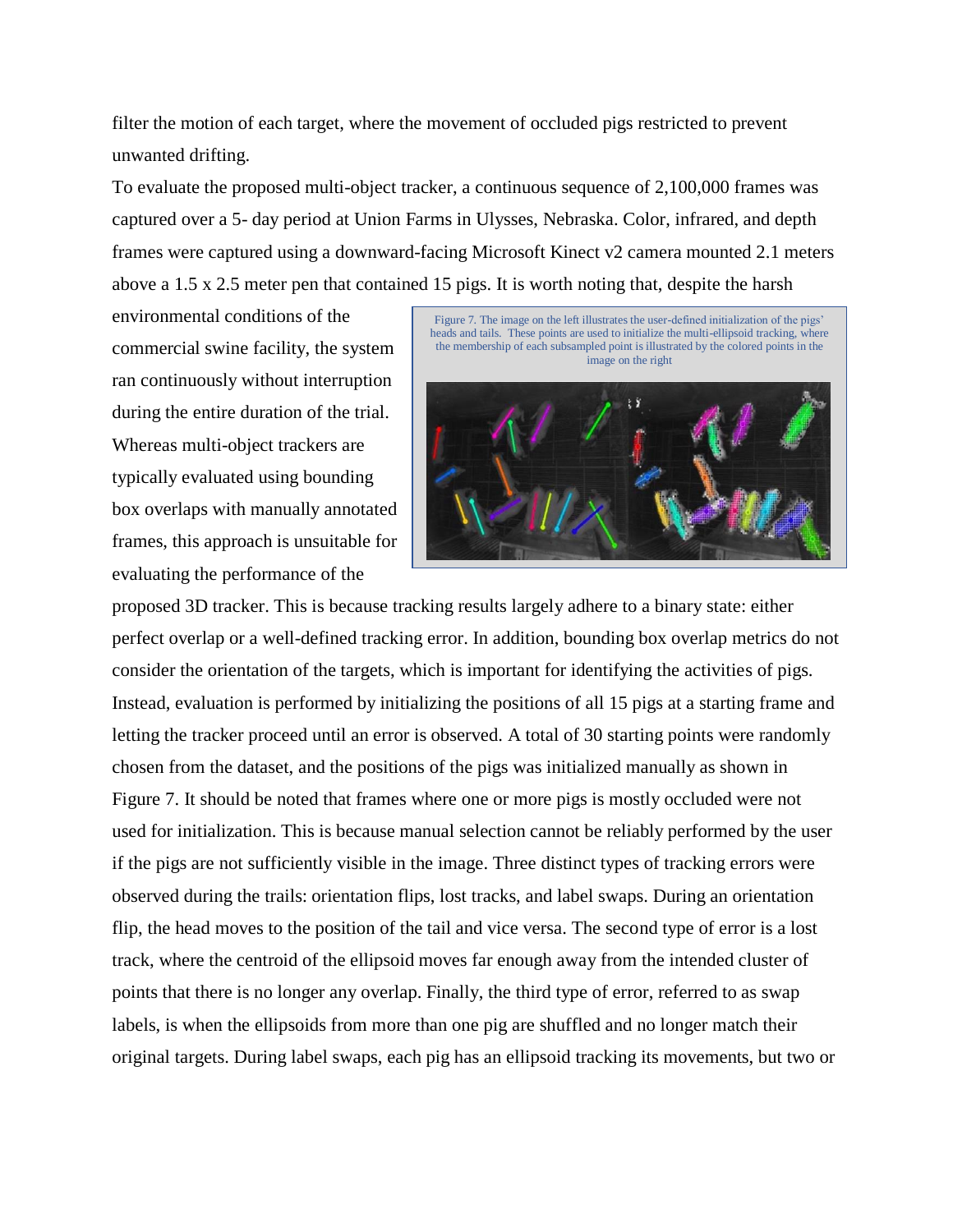more of the identities is incorrect. Table 1 presents the results of each manually initialized tracking session. On average, the tracker maintains the position and orientation of all pigs for 2767 consecutive frames, or 592.2 seconds before encountering a single error. Assuming symmetry between forward and backward tracking, an average of 5534 frames or 1184.4 seconds should exist between tracking errors. In contrast, when the motion filtering described in section 3.5 is removed, the tracker only maintains tracks for an average of 613 frames. This is a 4.5x increase in the duration of reliability that can be attributed to motion filtering. It should be noted that a common cause of failure without motion filtering resulted from lost depth data due to flies walking in front of the depth camera. In terms of the types of errors, a total of six, 12, and 12 errors could be attributed to orientation flips, lost tracks, and swapped labels, respectively. In many cases, orientation flips could be corrected with additional processing. For example, by tracking the direction of movement and forcing this direction to be in the forward direction. Lost tracks could likely be



corrected by using per-frame detection and looking for targets with no assigned labels. The last, and most challenging type of error is swapped labels. To correct for swapped labels, it would be necessary for the tracker to distinguish between targets using some form of fingerprinting. While conventional methods of target fingerprinting may not be suitable to homogeneous populations of animals, recent work has demonstrated that it is possible to extract subtle features from an animal's appearance. Preliminary results suggest that the system is capable of accurately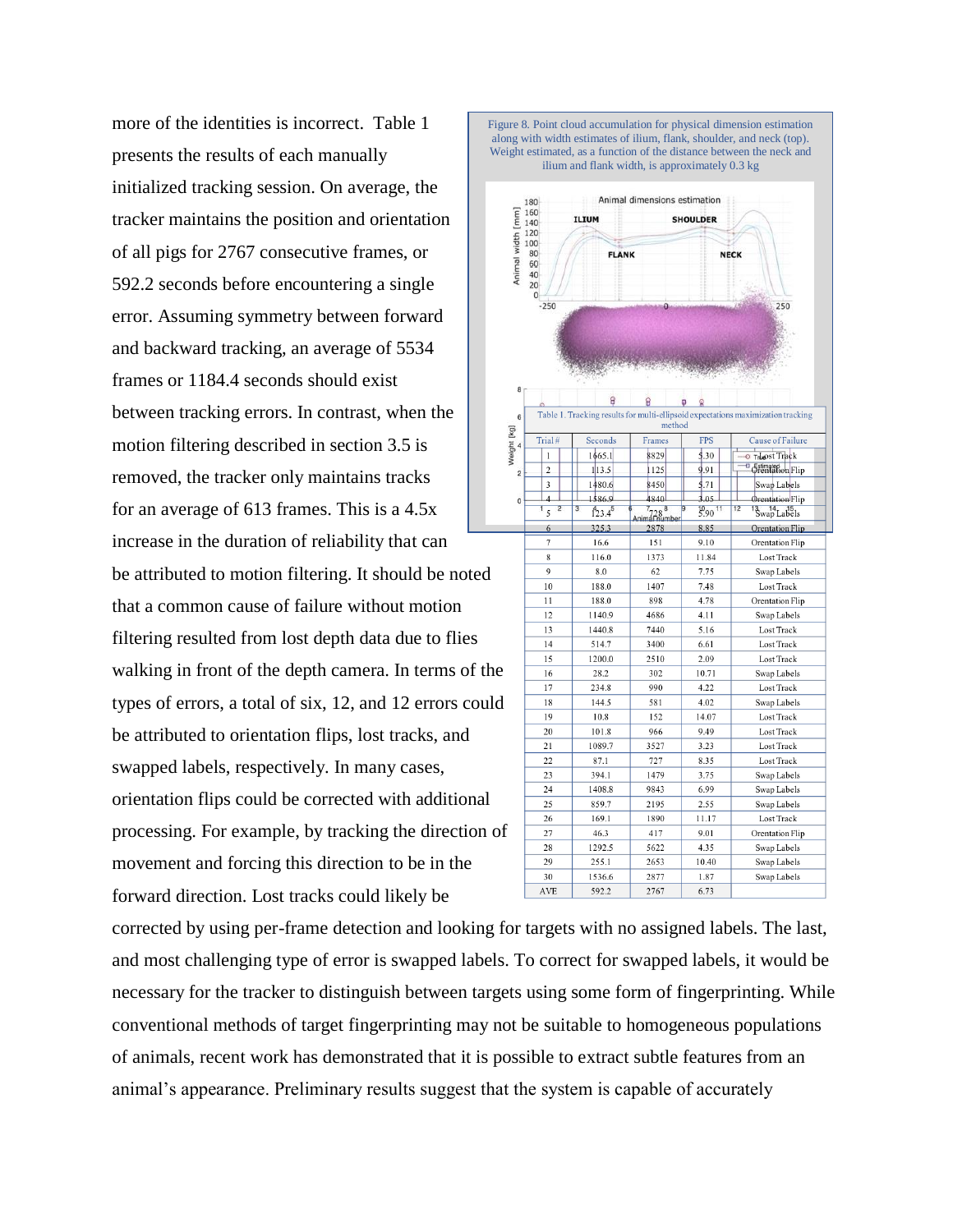characterizing/parameterizing the pigs. By gathering data collected by the system over long durations, we could extract the top-down side contours shown in Figure 8 (top). To illustrate the system's ability to accurately parameterize pigs, the manually recorded weight of each pig and the weight predicted from the data are presented in Fig. 6 (bottom). An empirically derived using second and first order terms relating the measurements to weights is given by:

 $Weight = 0.0002 \times FlatWidth2 + 0.0413 \times NextTollium - 8.0739,$ 

Lengths are in millimeters and weight is in kilograms.

The mean absolute error between the manually measured weight and the predicted weight is 0.3kg.

### *Visual Identification using Deep Learning:*

After experimenting with a variety of visual marker techniques, we have found ear tags to be the most reliable solution to the visual identification problem. The solution that we are currently using relies on a combination of colors and numbers that make it easy for an observer

to identify specific pigs from a video feed. Figure 9 shows a sample of three tags that were used for identification. For the preliminary results, we used blue, green, red, yellow, and white with the numbers 1,



22, and 333 for a total of 15 combinations. In addition to providing a method for manual identification, the tags were also used for automated detection. Specifically, we developed a twostage deep learning framework for automated detection and classification of tags from video



frames. The first stage consists of an R-CNN stage that identifies the locations of each tag in the images. The second stage consists of a network that classifies the tags into one of the 15 types. It is worth noting that detection and classification could be joined into the same fully convolutional neural network to significantly speed up processing. Preliminary results, shown in figure 10 demonstrate the accuracy of deep learning for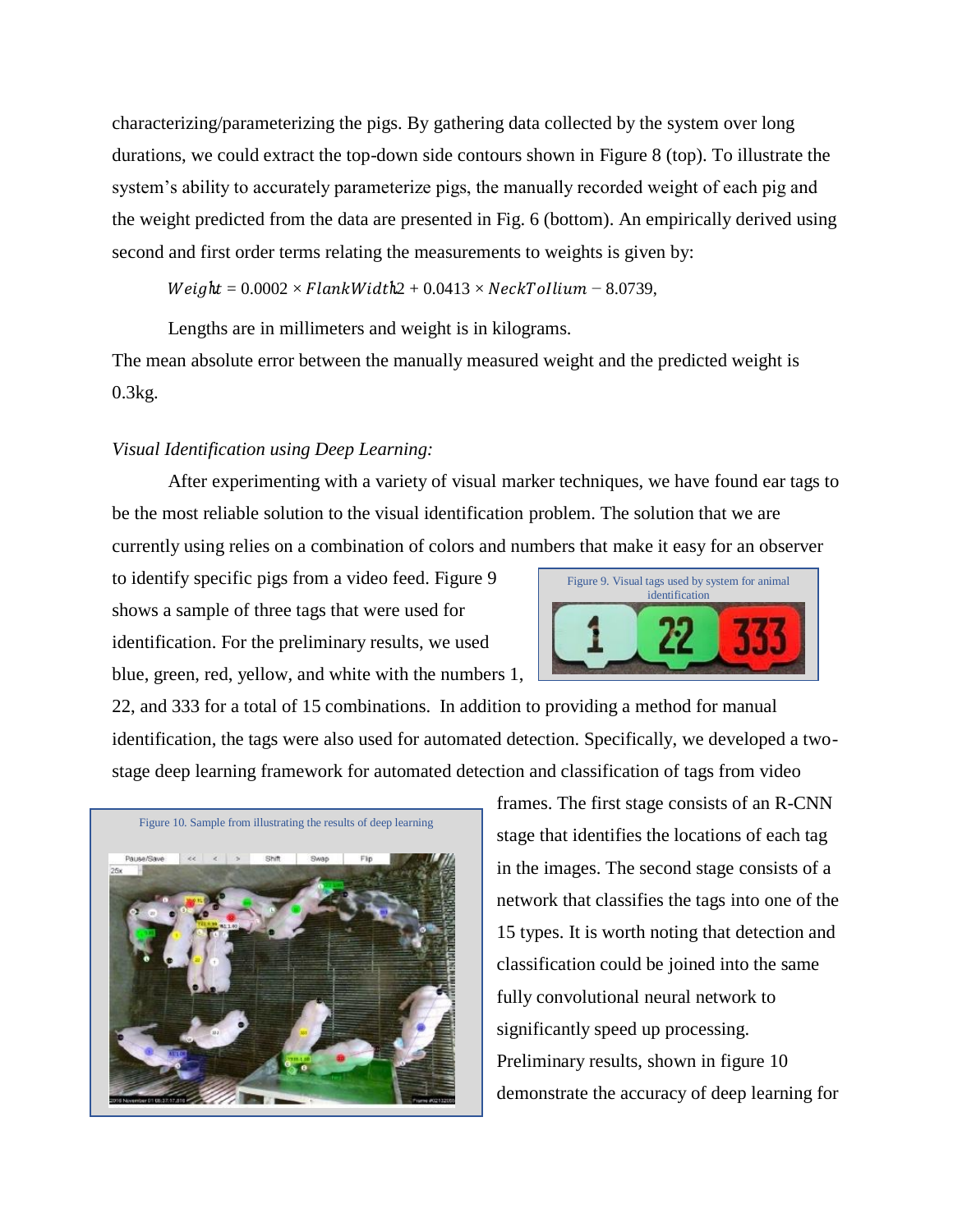tag detection. When combined with the multi-ellipsoid tracker, the system was able to automate continuous localization and detection of basic activities for the entire duration of the trial. The combination effectively operates by automatically resolving label swaps, orientation flips, and lost tracks whenever a tag is identified with very high probability. To evaluate the accuracy, we randomly sampled the annotated video at 68 points and compared the observed localization and activity detection to the system's results. The results given in Table 2 demonstrated that, when standing/walking, the pigs' locations, orientations, and identities are detected with 99.8% accuracy. When lying down, the accuracy drops to 92.5% accuracy.

**Table 2.** Number of errors observed in 68 randomly sampled frames with 1020 detections. Each error is separated into two categories: 1) errors that occur when the pig is standing (included walking, eating, and drinking) and 2) errors that occur when the pig is lying

|                    | Label Swap   Label Swap |    | Orientation<br>Flip | <b>Orientation Flip</b> | Lost<br><b>Track</b> | Lost<br>Track |
|--------------------|-------------------------|----|---------------------|-------------------------|----------------------|---------------|
| <b>Occurrences</b> |                         | 36 |                     | ΙU                      |                      | 24            |

**Table. 3.** Confusion table illustrating the accuracy of manual observation vs. automated detection. A total of 68 and 1020 activities were observed.

| Observed/Detected | Lying | Standing/Walking | Eating | <b>Drinking</b> |
|-------------------|-------|------------------|--------|-----------------|
| Lying             | 660   |                  |        |                 |
| Standing/Walking  |       | 175              |        |                 |
| Eating            |       |                  | 143    |                 |
| <b>Drinking</b>   |       |                  |        |                 |

The difficulty of tracking pigs that are lying down is due to the tendency to be occluded by other pigs that might be lying on top of them or stepping over them. In terms of activity detection, the results in Table 3 demonstrate that, when the pig was lying down, their activity was correctly identified 99.1% of the time. When eating, this activity was detected with 97.3% accuracy, while drinking events were correctly identified 80.0% of the time. Errors associated with drinking event detections are likely due to the small area designated to the drinking cup and the relative inaccuracy of the head localization.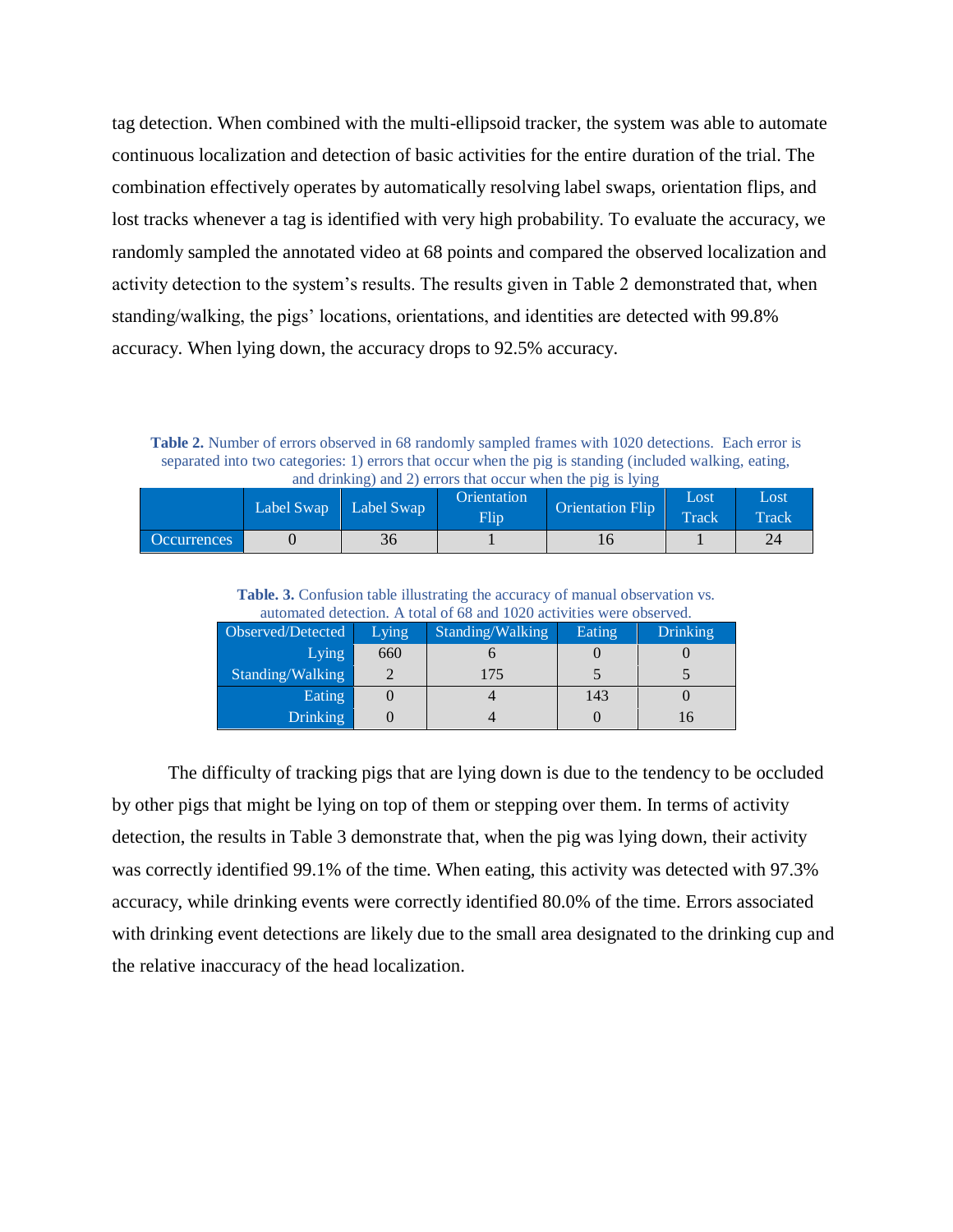*Incorperation of tracking method to evalaute activity of newly weaned pig:*  Utilizing the tracking alogithum and deep learning framework, data captured from the 3<sup>rd</sup> nursery turn from the commercial faciluty and the UNL nursery turn. Data was segregated into five specific activities: lying, standing, walking, eating and drinking (figure 11). For eating and drinking activitie, activitie is classified based upon proximately to the feedeer or



waterer (no indication of food or water intake). Activity data generated from the 3<sup>rd</sup> commercial facility is reported in table 4 and activity data for nursery turn within nursery facility at UNL is reported in table 5.

**Table. 4.** Individual and pen average activity data collected during the first 4 days of the nursery phase within a commercial nursery facility.

| $m$ and $n$ commencing mander $\gamma$ and $\gamma$ .<br>% Time during first 4 days |       |                 |        |                 |                 |  |
|-------------------------------------------------------------------------------------|-------|-----------------|--------|-----------------|-----------------|--|
| ID                                                                                  |       | <b>Distance</b> |        |                 |                 |  |
|                                                                                     | Lying | Stand/Walk      | Eating | <b>Drinking</b> | <b>Traveled</b> |  |
|                                                                                     |       |                 |        |                 | (meters)        |  |
| B1                                                                                  | 74.1  | 15.0            | 9.7    | 1.2             | 9,491.5         |  |
| <b>B22</b>                                                                          | 58.3  | 23.7            | 16.9   | 1.1             | 13,610.8        |  |
| <b>B333</b>                                                                         | 75.6  | 12.2            | 10.5   | 1.6             | 9,427.1         |  |
| G1                                                                                  | 66.0  | 19.3            | 13.3   | 1.3             | 12,174.1        |  |
| G22                                                                                 | 65.5  | 15.6            | 17.1   | 1.8             | 11,966.4        |  |
| G333                                                                                | 68.7  | 16.4            | 13.8   | 1.1             | 11,370.9        |  |
| R1                                                                                  | 68.1  | 15.0            | 15.9   | 1.0             | 11,484.1        |  |
| R <sub>22</sub>                                                                     | 69.1  | 17.0            | 12.8   | 1.1             | 11,205.2        |  |
| R333                                                                                | 71.9  | 16.0            | 10.8   | 1.2             | 9,560.7         |  |
| W1                                                                                  | 69.5  | 18.5            | 11.3   | 0.8             | 11,481.0        |  |
| W22                                                                                 | 70.9  | 18.5            | 8.9    | 1.7             | 11,184.1        |  |
| W333                                                                                | 70.3  | 16.9            | 11.2   | 1.5             | 12,226.8        |  |
| Y <sub>1</sub>                                                                      | 73.9  | 15.1            | 9.5    | 1.4             | 8,827.1         |  |
| Y22                                                                                 | 62.5  | 23.9            | 12.4   | 1.1             | 15,345.1        |  |
| Y333                                                                                | 71.8  | 13.7            | 12.9   | 1.5             | 10,764.4        |  |
|                                                                                     |       |                 |        |                 |                 |  |
| Pen                                                                                 | Lying | Stand/Walk      | Eating | <b>Drinking</b> | <b>Distance</b> |  |
| <b>AVE</b>                                                                          | 69.1  | 17.1            | 12.5   | 1.3             | 11,341.3        |  |
| Min                                                                                 | 58.3  | 12.2            | 8.9    | 0.8             | 8827.1          |  |
| <b>Max</b>                                                                          | 75.6  | 23.9            | 17.1   | 1.8             | 15,345          |  |
|                                                                                     |       |                 |        |                 |                 |  |

#### **Discussion:**

Results of this study indicate that the use of a depth-sensing camera coupled with multi-ellipsoid fitting and deep learning detection programing is able to accurately identify, maintain identity and continuously track the activities of group housed newly weaned nursery pigs. The current system was capable of identifying, maintaining identification, and track the activities of group housed newly weaned pigs for an extended period of time. Ability of the system to continuously maintain identification and track activities

significantly exceeded expectations. For objective 1, a stair-step approach was planned to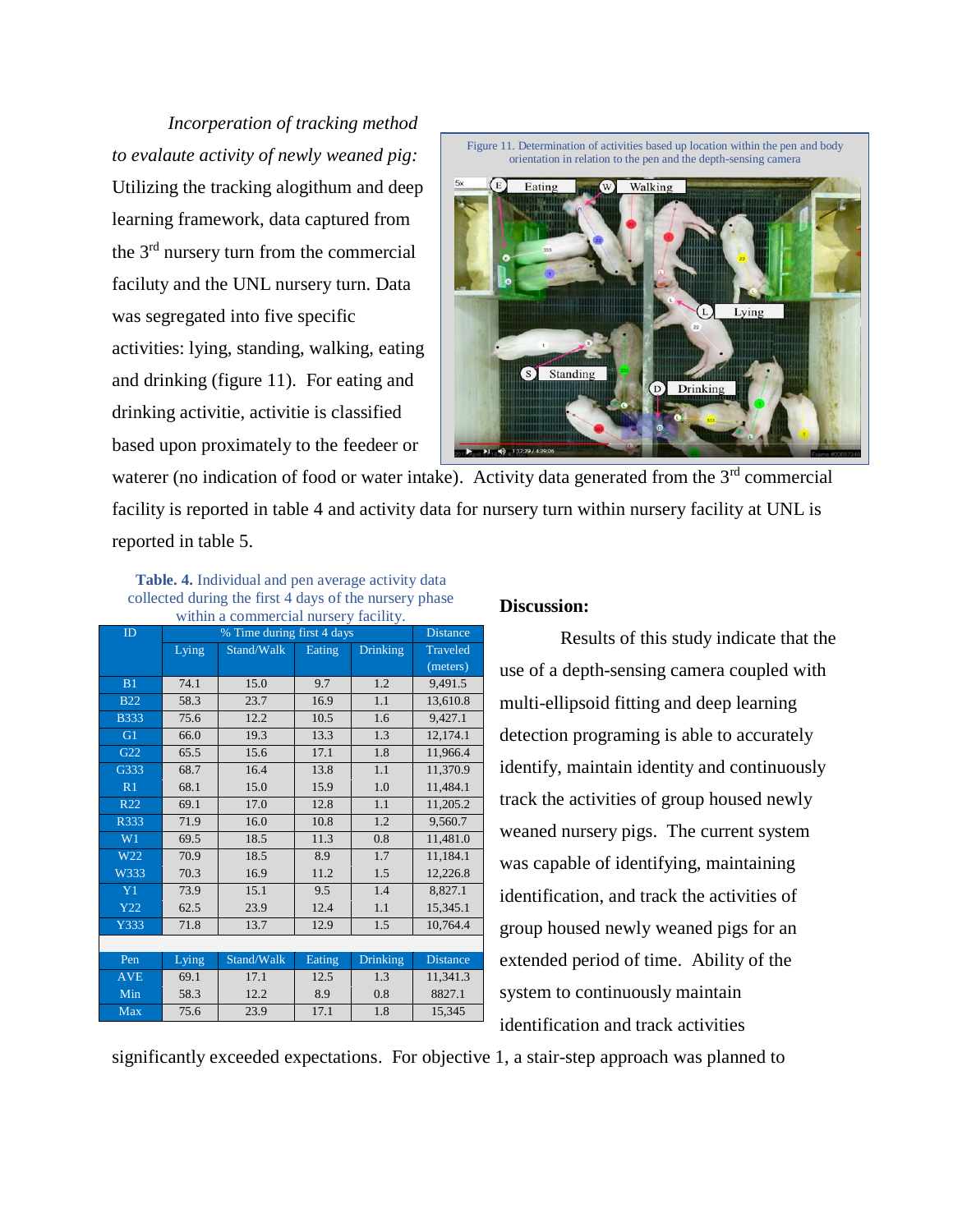achieve a desired data capture duration of 3 days. We were able to exceed this proposed duration and capture data for 4 complete days. While this was only 24 hours more than proposed, results provided evidence that the system was highly capable of capturing data for an extended duration (electrical issues related to the commercial facility prematurely terminated all three turns). Shifting the trials for objective 2 to the nursery facility UNL provided a more stable power source and allowed us to fully evaluate the systems' capabilities. Within the UNL nursery facility, the system was able to capture data for a period of 136 days. Data was captured for the entire 56 days of the nursery phase and 80 days of the grower/finisher phase. Due to enormous amount of data collected (148 TB) and time required for development of the multi-ellipsoid fitting and deep learning detection programing, we currently have only been able to analyze and report the activity data from the first 15 days of the nursery turn at UNL. Furthermore, system hard ware was capable of functioning within the unique environmental conditions of the nursery facility. Both the depth-sensing cameras and NUC mini computers were able continuously function for 136 days with no required maintenance.

| % Time during first 15 days |             |                      |      |          |                 |  |  |  |
|-----------------------------|-------------|----------------------|------|----------|-----------------|--|--|--|
| ID                          |             | <b>Distance</b>      |      |          |                 |  |  |  |
|                             | Lying       | Stand/Walk<br>Eating |      | Drinking | <b>Traveled</b> |  |  |  |
|                             |             |                      |      |          | (meters)        |  |  |  |
|                             | Pen 1 (UNL) |                      |      |          |                 |  |  |  |
| B1                          | 76.2        | 15.1                 | 11.3 | 0.2      | 16,155.0        |  |  |  |
| <b>B22</b>                  | 80.2        | 16.6                 | 5.6  | 0.5      | 15,770.8        |  |  |  |
| G1                          | 78.1        | 18.4                 | 6.1  | 0.2      | 15,770.8        |  |  |  |
| G22                         | 76.2        | 19.9                 | 6.4  | 0.3      | 15,770.8        |  |  |  |
| G333                        | 78.0        | 17.9                 | 6.7  | 0.2      | 17,814.8        |  |  |  |
| R1                          | 76.2        | 19.5                 | 6.8  | 0.3      | 17,280.8        |  |  |  |
| R22                         | 80.0        | 16.0                 | 6.6  | 0.2      | 18,862.6        |  |  |  |
| R333                        | 79.7        | 17.2                 | 5.5  | 0.5      | 17,723.2        |  |  |  |
| W1                          | 76.3        | 19.8                 | 6.3  | 0.4      | 21,572.8        |  |  |  |
| W22                         | 75.7        | 17.6                 | 9.2  | 0.3      | 17,185.3        |  |  |  |
| W333                        | 77.5        | 15.9                 | 9.3  | 0.1      | 16,909.6        |  |  |  |
| Y1                          | 77.5        | 19.7                 | 5.4  | 0.2      | 20,800.3        |  |  |  |
| Y22                         | 79.1        | 16.9                 | 6.6  | 0.2      | 18,444.4        |  |  |  |
| Y333                        | 76.0        | 18.1                 | 8.4  | 0.3      | 19,980.1        |  |  |  |
| <b>AVE</b>                  | 77.6        | 17.8                 | 7.2  | 0.3      | 18,306.1        |  |  |  |
| Min                         | 75.7        | 15.1                 | 5.4  | 0.1      | 15,770.8        |  |  |  |
| <b>Max</b>                  | 80.2        | 19.9                 | 11.3 | 0.5      | 21,572.8        |  |  |  |
| Pen 3 (UNL)                 |             |                      |      |          |                 |  |  |  |
| B1                          | 80.8        | 15.5                 | 5.9  | 0.7      | 17,121.4        |  |  |  |
| <b>B22</b>                  | 81.7        | 13.9                 | 6.4  | 0.8      | 13,142.3        |  |  |  |
| G1                          | 79.2        | 16.1                 | 6.6  | 0.9      | 17,015.6        |  |  |  |
| G22                         | 78.2        | 17.8                 | 6.0  | 0.9      | 19,034.1        |  |  |  |

**Table. 5.** Individual and pen average activity data collected during the first 15 days of the nursery phase within a nursery facility at UNI.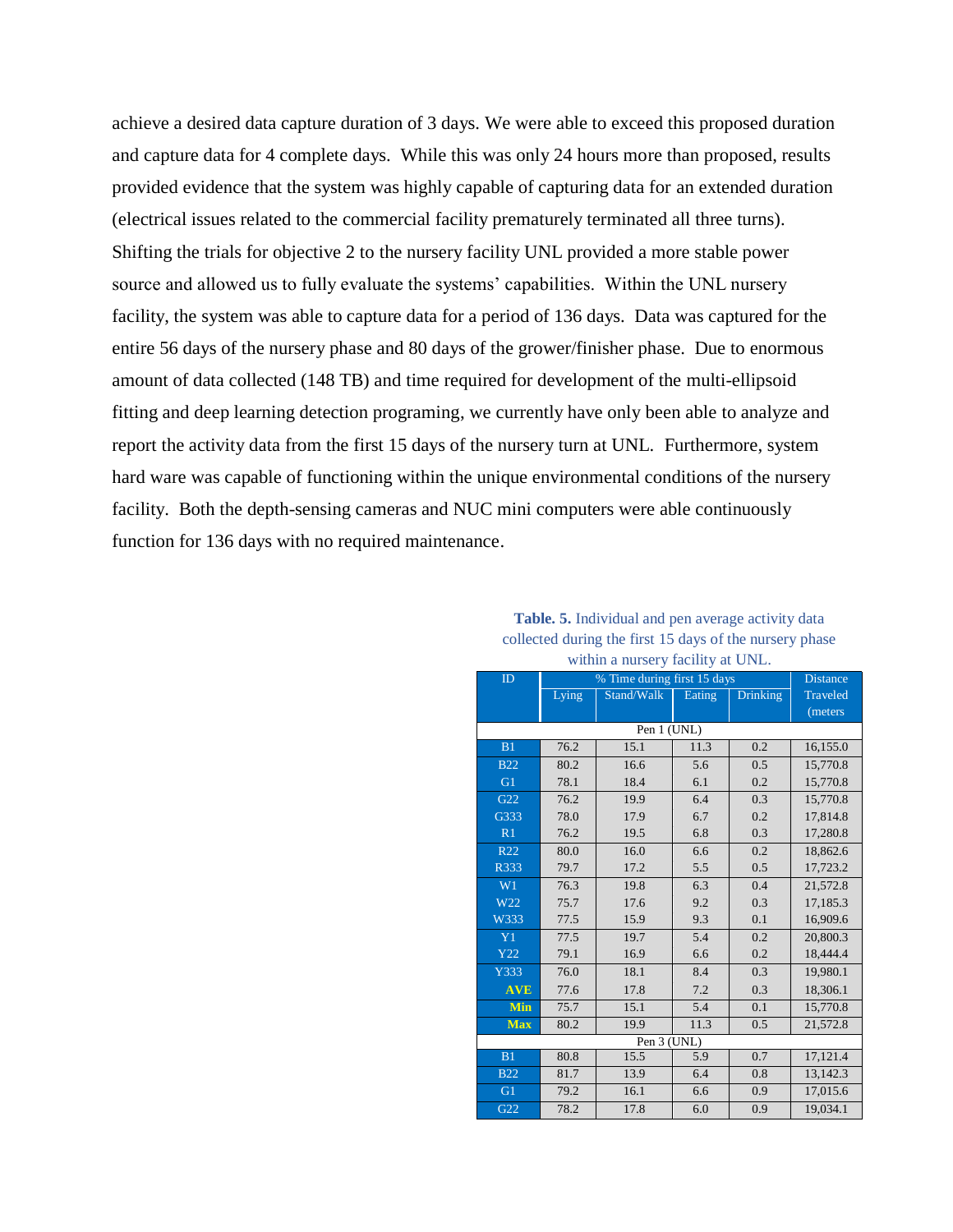The systems accuracy rate for identification (99.8%) and tracking activities (92.5%) exceeded our initial expectations and continued analysis of data and enhancement in deep learning training will only increase the accuracy. This rate of accuracy is extremely vital in our ability to achieve a primary goal of utilizing the system to accurately identify pigs

| G333            | 78.1 | 18.5 | 5.6 | 0.6 | 19,059.0 |
|-----------------|------|------|-----|-----|----------|
| R <sub>1</sub>  | 79.1 | 18.2 | 4.9 | 0.6 | 19,305.7 |
| R <sub>22</sub> | 78.5 | 16.1 | 7.4 | 0.8 | 19.161.8 |
| R333            | 75.1 | 20.6 | 6.3 | 0.9 | 21.147.2 |
| W <sub>1</sub>  | 79.4 | 17.3 | 5.2 | 1.0 | 18,427.5 |
| W <sub>22</sub> | 79.4 | 18.2 | 4.3 | 1.0 | 20,375.7 |
| W333            | 77.8 | 18.6 | 5.4 | 1.0 | 18,547.4 |
| Y <sub>1</sub>  | 76.8 | 18.8 | 6.4 | 0.8 | 19.907.5 |
| Y22             | 78.1 | 16.8 | 6.8 | 1.2 | 18,208.5 |
| Y333            | 82.9 | 16.0 | 3.3 | 0.6 | 14.414.6 |
| <b>AVE</b>      | 78.9 | 17.3 | 5.7 | 0.9 | 18,204.9 |
| Min             | 75.1 | 13.9 | 3.3 | 0.6 | 13.142.3 |
| <b>Max</b>      | 82.9 | 20.6 | 7.4 | 1.2 | 21,147.2 |

exhibiting clinical symptoms related to illness/injury prior to observation during daily barn checks. In addition, we hypothesize that the system may be able to accurately identify and track more sophisticated activities/behaviors such as belly nosing (figure 12), aggression at the feeder (figure 13), aggression, and tail biting. The ability to accurately identify immune compromised or injured pigs prior to human observation would be a significant benefit for the industry, not only in terms of production efficiency, but also enhancement of the treatment and overall wellbeing of pigs.

The accuracy of the system has allowed for the initial evaluation of the system's ability to accurately predict changes in body weight. While the we currently only have preliminary data from the 4 day commercial nursery turn, results suggest an ability to utilize the systems as a means of predicting changes in body weight and possibly body composition. The ability to predict body weight without the need for a physical scale could provide the swine industry with a significant tool for the management of pigs during the grower/finisher phase. Possibly providing producers with an accurate method for identification of harvest ready individuals, drastically reducing the error associated with human observation.